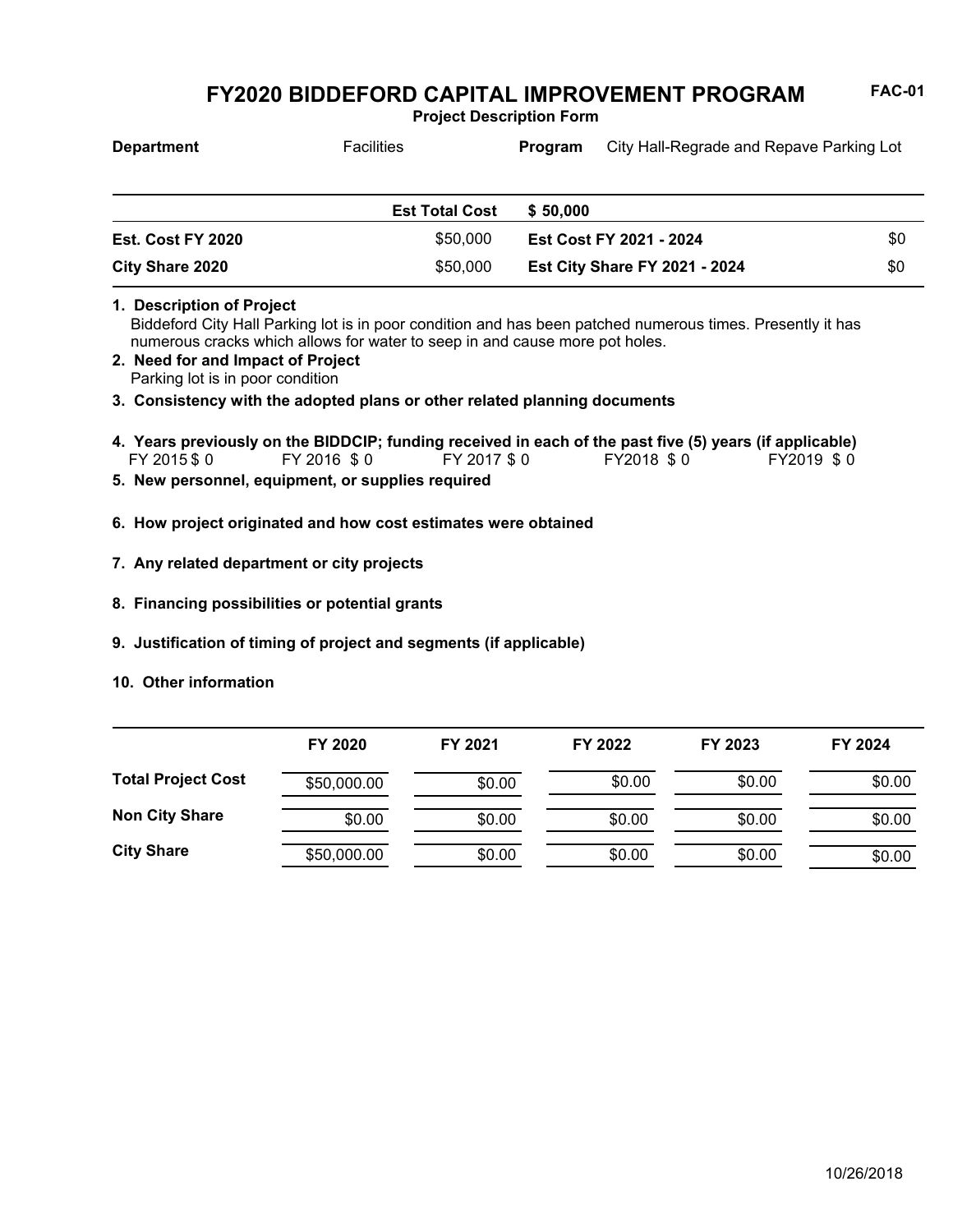**Project Description Form**

| <b>Department</b> | <b>Facilities</b>     | Program     | City Hall-Restoration                |             |
|-------------------|-----------------------|-------------|--------------------------------------|-------------|
|                   |                       |             |                                      |             |
|                   | <b>Est Total Cost</b> | \$3,150,000 |                                      |             |
| Est. Cost FY 2020 | \$1,650,000           |             | Est Cost FY 2021 - 2024              | \$1,500,000 |
| City Share 2020   | \$1,500,000           |             | <b>Est City Share FY 2021 - 2024</b> | \$1,500,000 |

**1. Description of Project**

Restoration of City Hall Building. This work would include restoration of the tower including structural work, repointing of brick , restoration of the stain glass windows , restoration of the clock, and exterior word trim on the lower sections of the building

- **2. Need for and Impact of Project**
- **3. Consistency with the adopted plans or other related planning documents**

FY 2015 \$0 FY 2016 \$0 FY 2017 \$0 FY2018 \$0 FY2019 \$0 **4. Years previously on the BIDDCIP; funding received in each of the past five (5) years (if applicable)**

- **5. New personnel, equipment, or supplies required**
- Cost were obtained by a study conducted by Dennis Lachman Architect **6. How project originated and how cost estimates were obtained**
- **7. Any related department or city projects**
- **8. Financing possibilities or potential grants**
- **9. Justification of timing of project and segments (if applicable)**
- **10. Other information**

|                           | FY 2020        | FY 2021        | FY 2022 | FY 2023 | FY 2024 |
|---------------------------|----------------|----------------|---------|---------|---------|
| <b>Total Project Cost</b> | \$1,650,000.00 | \$1,500,000.00 | \$0.00  | \$0.00  | \$0.00  |
| <b>Non City Share</b>     | \$150,000.00   | \$0.00         | \$0.00  | \$0.00  | \$0.00  |
| <b>City Share</b>         | \$1,500,000.00 | \$1,500,000.00 | \$0.00  | \$0.00  | \$0.00  |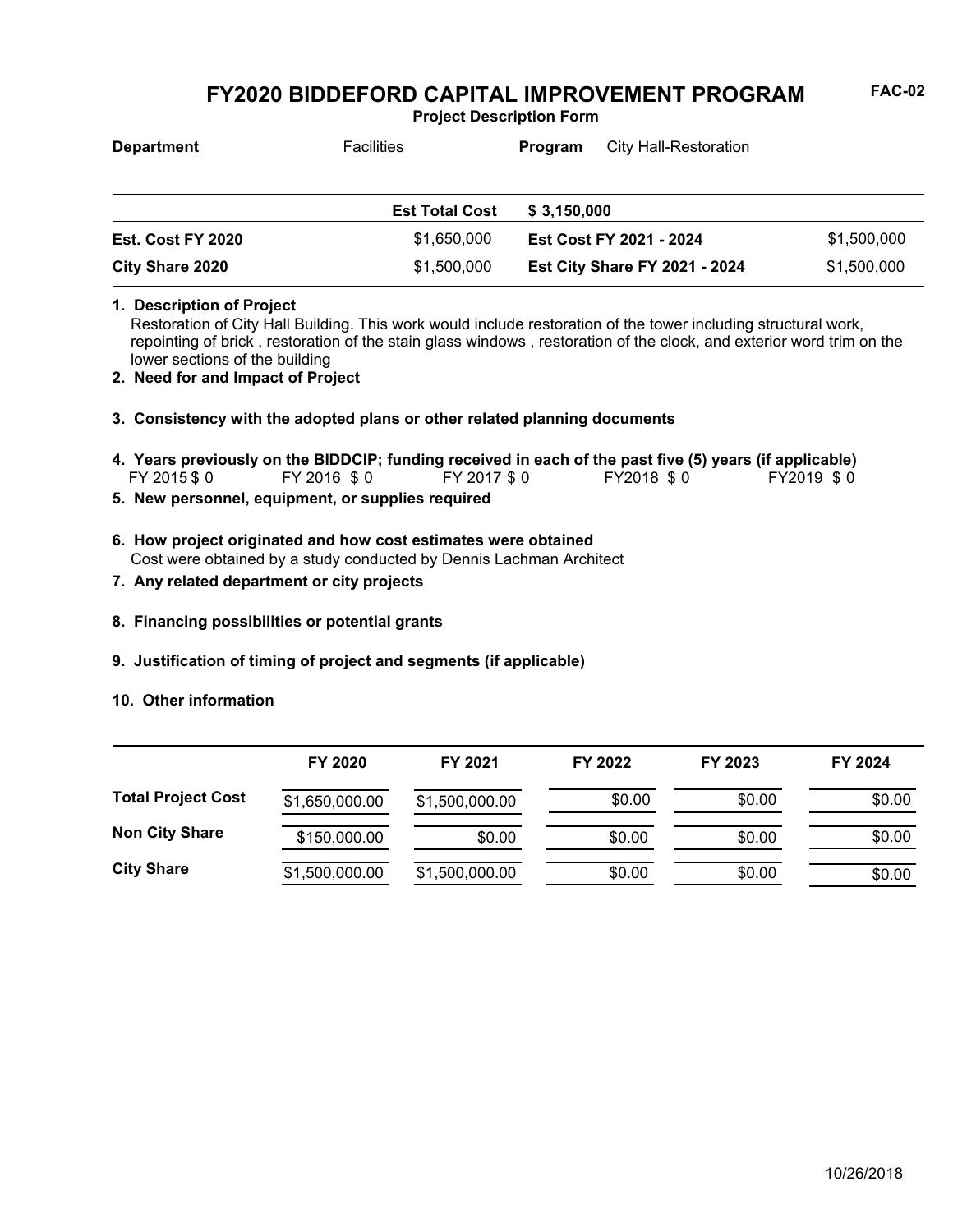**Project Description Form**

| <b>Department</b>      | <b>Facilities</b>     | City Hall-Window Replacement<br><b>Program</b> |                                      |          |
|------------------------|-----------------------|------------------------------------------------|--------------------------------------|----------|
|                        | <b>Est Total Cost</b> | \$50,000                                       |                                      |          |
| Est. Cost FY 2020      | \$25,000              | <b>Est Cost FY 2021 - 2024</b>                 |                                      | \$25,000 |
| <b>City Share 2020</b> | \$25,000              |                                                | <b>Est City Share FY 2021 - 2024</b> | \$25,000 |

**1. Description of Project**

Windows in City Hall have out lived their effective life. Most have lost the argon gas and do not open or close properly. Some of these windows fall open at time and are a safety hazard. Replacement of these windows will save energy and improve the appearance of the building.

- **2. Need for and Impact of Project**
- **3. Consistency with the adopted plans or other related planning documents**
- FY 2015 \$0 FY 2016 \$0 FY 2017 \$0 FY2018 \$0 FY2019 \$0 **4. Years previously on the BIDDCIP; funding received in each of the past five (5) years (if applicable)**<br>FY 2015 \$ 0 FY 2016 \$ 0 FY 2017 \$ 0 FY 2018 \$ 0 FY 2019 \$ 0
- **5. New personnel, equipment, or supplies required**
- **6. How project originated and how cost estimates were obtained**
- **7. Any related department or city projects**
- **8. Financing possibilities or potential grants**
- **9. Justification of timing of project and segments (if applicable)**

#### **10. Other information**

Presently there are funds set aside for the replacement of windows and the installation of a sprinkler system in city Hall and this will help complete the windows.

|                           | FY 2020     | FY 2021     | FY 2022 | FY 2023 | FY 2024 |
|---------------------------|-------------|-------------|---------|---------|---------|
| <b>Total Project Cost</b> | \$25,000.00 | \$25,000.00 | \$0.00  | \$0.00  | \$0.00  |
| <b>Non City Share</b>     | \$0.00      | \$0.00      | \$0.00  | \$0.00  | \$0.00  |
| <b>City Share</b>         | \$25,000.00 | \$25,000.00 | \$0.00  | \$0.00  | \$0.00  |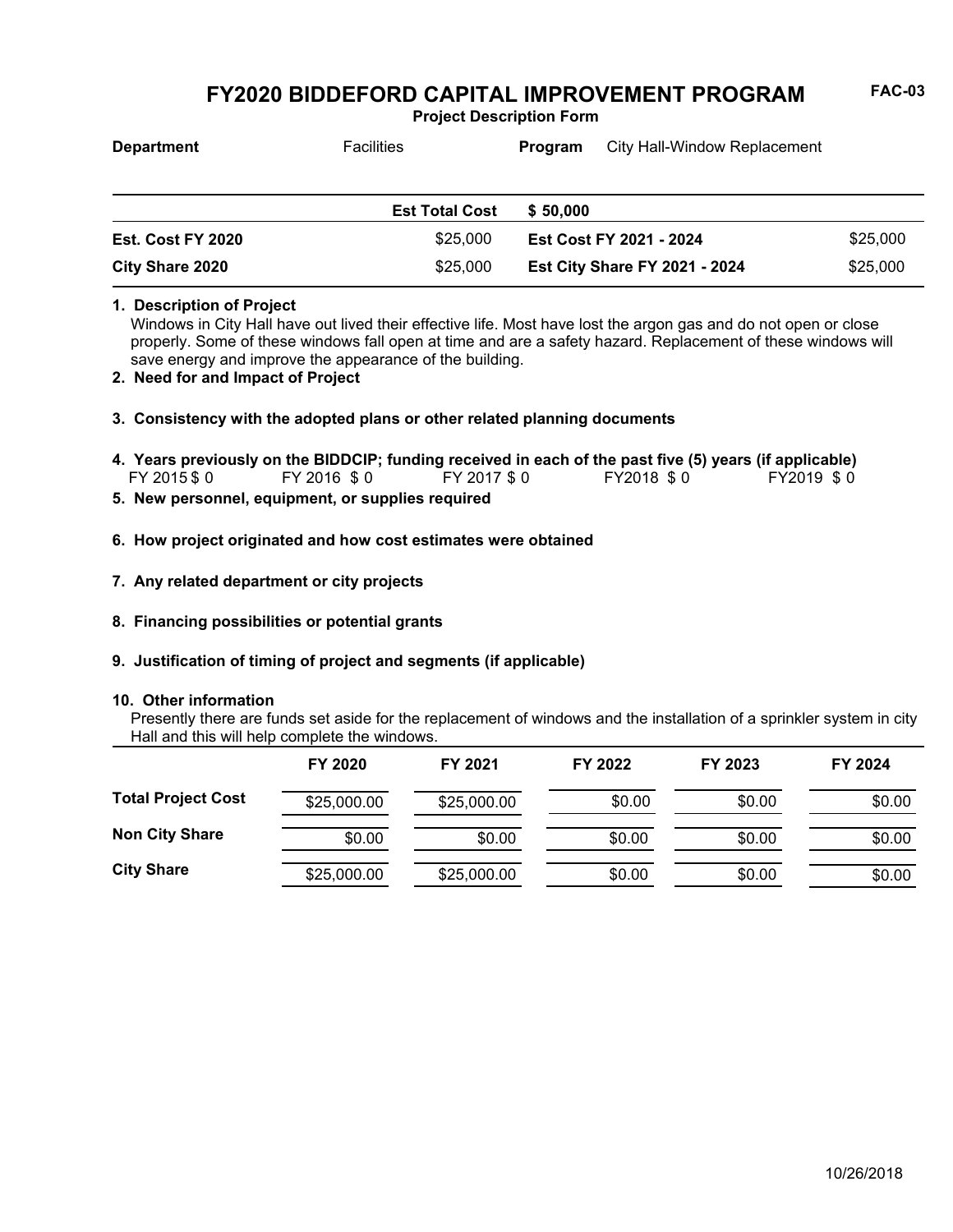**Project Description Form**

| <b>Department</b> | <b>Facilities</b>     | <b>Program</b>                       | <b>Community Center-Card Access System</b> |     |
|-------------------|-----------------------|--------------------------------------|--------------------------------------------|-----|
|                   | <b>Est Total Cost</b> | \$15,500                             |                                            |     |
| Est. Cost FY 2020 | \$15,500              | Est Cost FY 2021 - 2024              |                                            | \$0 |
| City Share 2020   | \$15,500              | <b>Est City Share FY 2021 - 2024</b> |                                            | \$0 |

#### **1. Description of Project**

Installation of Card Access for all Exterior Doors

### **2. Need for and Impact of Project**

This project would provide better control as to who has access to the building and to when they are allowed to have access. Access can be denied when someone has left employment. Or should be denied access.

**3. Consistency with the adopted plans or other related planning documents**

- FY 2015 \$ 0 FY 2016 \$ 0 FY 2017 \$ 0 FY2018 \$ 0 FY2019 \$ 0 **4. Years previously on the BIDDCIP; funding received in each of the past five (5) years (if applicable)**
- **5. New personnel, equipment, or supplies required**
- **6. How project originated and how cost estimates were obtained**
- **7. Any related department or city projects**
- **8. Financing possibilities or potential grants**
- **9. Justification of timing of project and segments (if applicable)**
- **10. Other information**

|                           | FY 2020     | FY 2021 | FY 2022 | FY 2023 | FY 2024 |
|---------------------------|-------------|---------|---------|---------|---------|
| <b>Total Project Cost</b> | \$15,500.00 | \$0.00  | \$0.00  | \$0.00  | \$0.00  |
| <b>Non City Share</b>     | \$0.00      | \$0.00  | \$0.00  | \$0.00  | \$0.00  |
| <b>City Share</b>         | \$15,500.00 | \$0.00  | \$0.00  | \$0.00  | \$0.00  |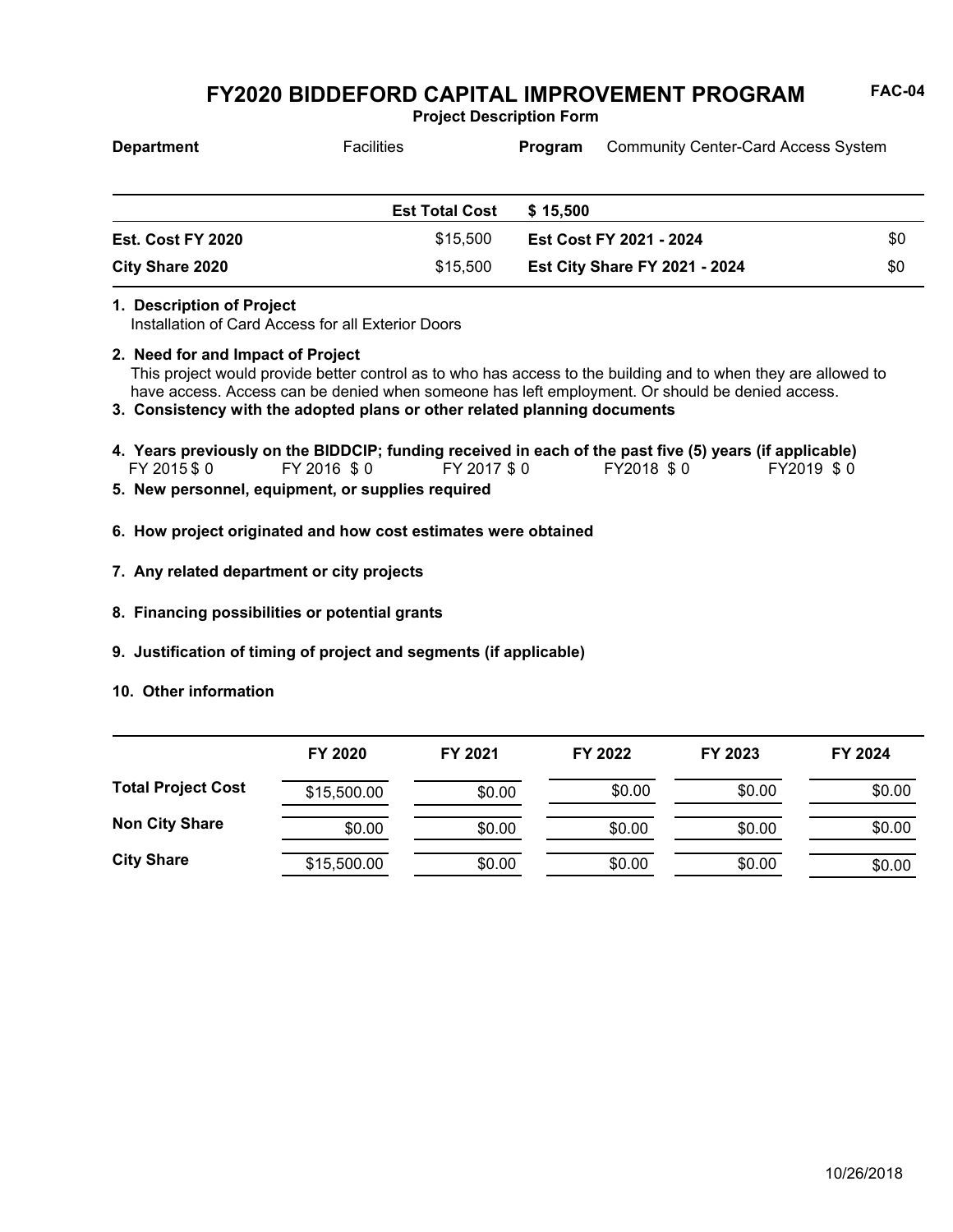**Project Description Form**

| <b>Department</b> | <b>Facilities</b>     | <b>Community Center-Heating Plant</b><br>Program<br>Replacement<br>\$522.000<br>Est Cost FY 2021 - 2024 |                                      |           |
|-------------------|-----------------------|---------------------------------------------------------------------------------------------------------|--------------------------------------|-----------|
|                   | <b>Est Total Cost</b> |                                                                                                         |                                      |           |
| Est. Cost FY 2020 | \$0                   |                                                                                                         |                                      | \$522,000 |
| City Share 2020   | \$0                   |                                                                                                         | <b>Est City Share FY 2021 - 2024</b> | \$522,000 |

**1. Description of Project**

Replacement of the Oil Fired Steam System with Natural Gas fired condensing boilers this would require new piping and radiators. This project is necessary as the part of the present system has failed. And even with the installation of one new steam boiler it may not last more than several more seasons.

- **2. Need for and Impact of Project**
- **3. Consistency with the adopted plans or other related planning documents**

FY 2015 \$0 FY 2016 \$0 FY 2017 \$0 FY2018 \$0 FY2019 \$0 **4. Years previously on the BIDDCIP; funding received in each of the past five (5) years (if applicable)**

- **5. New personnel, equipment, or supplies required**
- **6. How project originated and how cost estimates were obtained**
- **7. Any related department or city projects**
- **8. Financing possibilities or potential grants**
- **9. Justification of timing of project and segments (if applicable)**
- **10. Other information**

|                           | FY 2020 | FY 2021      | FY 2022 | FY 2023 | FY 2024 |
|---------------------------|---------|--------------|---------|---------|---------|
| <b>Total Project Cost</b> | \$0.00  | \$522,000.00 | \$0.00  | \$0.00  | \$0.00  |
| <b>Non City Share</b>     | \$0.00  | \$0.00       | \$0.00  | \$0.00  | \$0.00  |
| <b>City Share</b>         | \$0.00  | \$522,000.00 | \$0.00  | \$0.00  | \$0.00  |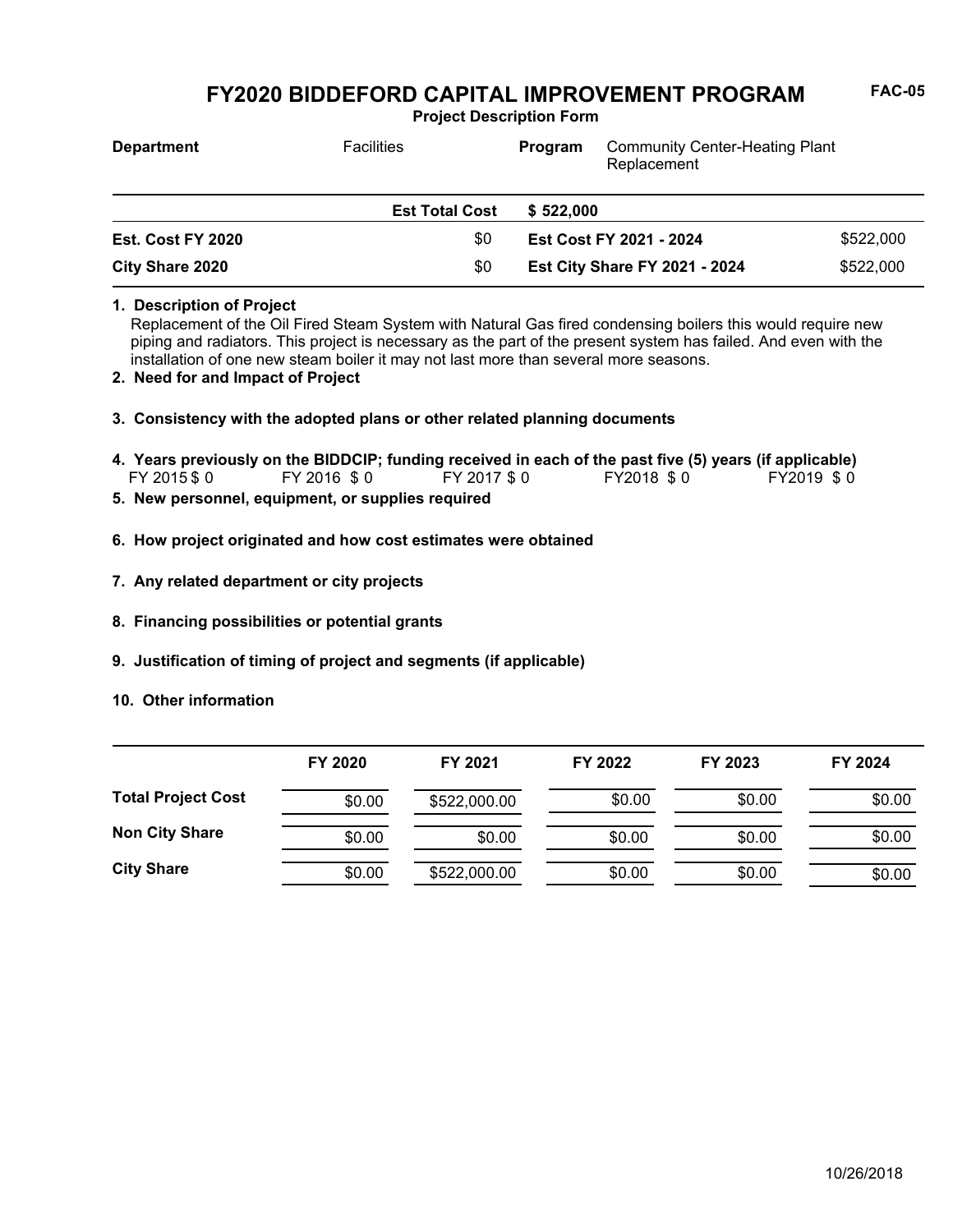**Project Description Form**

| <b>Department</b>        | <b>Facilities</b>     | <b>Program</b> | <b>Community Center-Myrtle Street Parking Lot</b><br>Paving |          |
|--------------------------|-----------------------|----------------|-------------------------------------------------------------|----------|
|                          | <b>Est Total Cost</b> | \$60,000       |                                                             |          |
| <b>Est. Cost FY 2020</b> | \$0                   |                | Est Cost FY 2021 - 2024                                     | \$60,000 |
| City Share 2020          | \$0                   |                | <b>Est City Share FY 2021 - 2024</b>                        | \$60,000 |

Grade and pave Myrtle street parking lot **1. Description of Project**

- Present parking lot is in in poor condition and in need of replacement **2. Need for and Impact of Project**
- **3. Consistency with the adopted plans or other related planning documents**
- FY 2015 \$ 0 FY 2016 \$ 0 FY 2017 \$ 0 FY2018 \$ 0 FY2019 \$ 0 **4. Years previously on the BIDDCIP; funding received in each of the past five (5) years (if applicable)**
- **5. New personnel, equipment, or supplies required**
- **6. How project originated and how cost estimates were obtained**
- **7. Any related department or city projects**
- **8. Financing possibilities or potential grants**
- **9. Justification of timing of project and segments (if applicable)**

#### **10. Other information**

The present parking lot has been patched numerous times and continues to fall apart

|                           | FY 2020 | FY 2021 | FY 2022 | FY 2023     | FY 2024 |
|---------------------------|---------|---------|---------|-------------|---------|
| <b>Total Project Cost</b> | \$0.00  | \$0.00  | \$0.00  | \$60,000.00 | \$0.00  |
| <b>Non City Share</b>     | \$0.00  | \$0.00  | \$0.00  | \$0.00      | \$0.00  |
| <b>City Share</b>         | \$0.00  | \$0.00  | \$0.00  | \$60,000.00 | \$0.00  |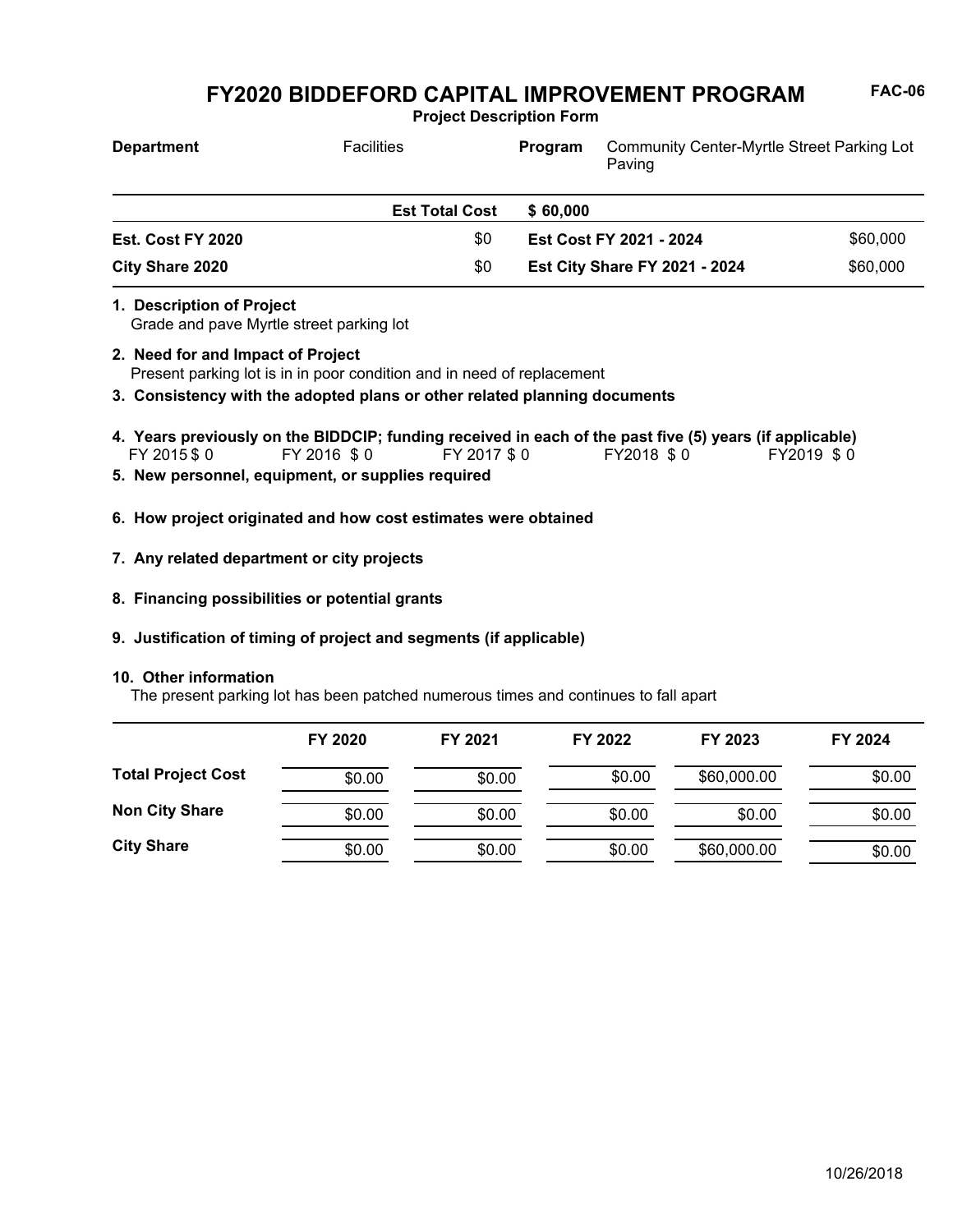**Project Description Form**

| <b>Department</b>        | <b>Facilities</b>     | Program                 | <b>Community Center-Oil Tank Removal</b> |           |
|--------------------------|-----------------------|-------------------------|------------------------------------------|-----------|
|                          | <b>Est Total Cost</b> | \$100.000               |                                          |           |
| <b>Est. Cost FY 2020</b> | \$0                   | Est Cost FY 2021 - 2024 |                                          | \$100,000 |
| <b>City Share 2020</b>   | \$0                   |                         | <b>Est City Share FY 2021 - 2024</b>     | \$100,000 |

## **1. Description of Project**

The present 3000 gallon oil tank which was installed in 1994 is scheduled to be removed in 2024 Per State law.

- **2. Need for and Impact of Project**
- **3. Consistency with the adopted plans or other related planning documents**
- FY 2015 \$ 0 FY 2016 \$ 0 FY 2017 \$ 0 FY2018 \$ 0 FY2019 \$ 0 **4. Years previously on the BIDDCIP; funding received in each of the past five (5) years (if applicable)**
- **5. New personnel, equipment, or supplies required**
- **6. How project originated and how cost estimates were obtained**
- **7. Any related department or city projects**
- **8. Financing possibilities or potential grants**
- **9. Justification of timing of project and segments (if applicable)**

#### **10. Other information**

In discussion with Brian Phinney a high budget number was assigned because of the unknown conditions that may be found. Possible conditions may be contaminated soil or the tank up against the foundation. Actual costs may be much less depending on conditions.

|                           | FY 2020 | FY 2021 | FY 2022 | FY 2023 | FY 2024      |
|---------------------------|---------|---------|---------|---------|--------------|
| <b>Total Project Cost</b> | \$0.00  | \$0.00  | \$0.00  | \$0.00  | \$100,000.00 |
| <b>Non City Share</b>     | \$0.00  | \$0.00  | \$0.00  | \$0.00  | \$0.00       |
| <b>City Share</b>         | \$0.00  | \$0.00  | \$0.00  | \$0.00  | \$100,000.00 |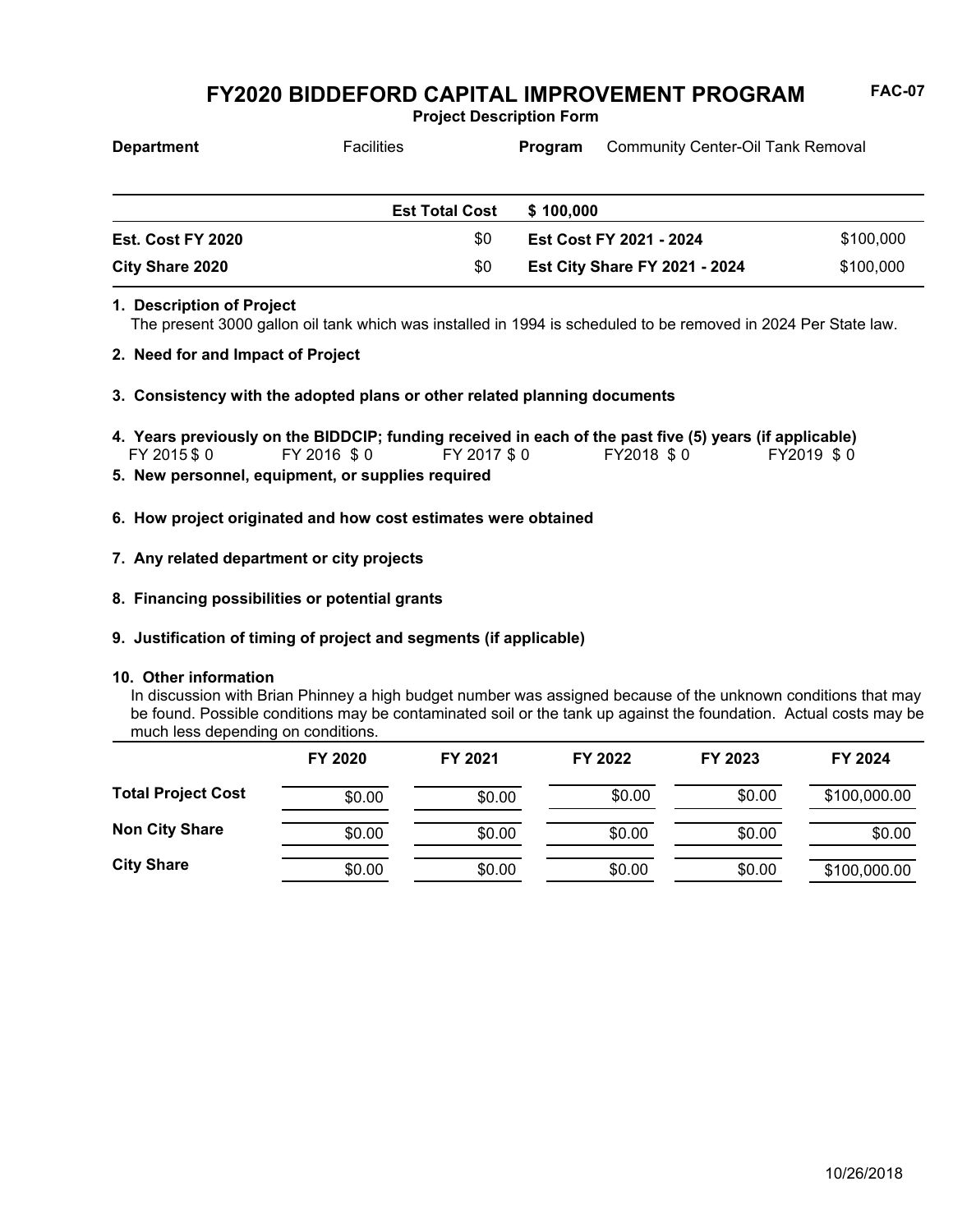**Project Description Form**

| <b>Department</b> | <b>Facilities</b>     | Program  | <b>Community Center-Prospect Entrance</b><br><b>Exterior Door Replacement</b> |     |
|-------------------|-----------------------|----------|-------------------------------------------------------------------------------|-----|
|                   | <b>Est Total Cost</b> | \$10,000 |                                                                               |     |
| Est. Cost FY 2020 | \$10,000              |          | Est Cost FY 2021 - 2024                                                       | \$0 |
| City Share 2020   | \$10,000              |          | <b>Est City Share FY 2021 - 2024</b>                                          | \$0 |

- The two exterior doors on the Prospect side of the building are not code compliant. They need to be larger to accommodate the gym space. **1. Description of Project**
- Code Compliance **2. Need for and Impact of Project**
- **3. Consistency with the adopted plans or other related planning documents**
- FY 2015 \$ 0 FY 2016 \$ 0 FY 2017 \$ 0 FY2018 \$ 0 FY2019 \$ 0 **4. Years previously on the BIDDCIP; funding received in each of the past five (5) years (if applicable)**
- **5. New personnel, equipment, or supplies required**
- **6. How project originated and how cost estimates were obtained**
- **7. Any related department or city projects**
- **8. Financing possibilities or potential grants**
- **9. Justification of timing of project and segments (if applicable)**
- **10. Other information**

|                           | FY 2020     | FY 2021 | FY 2022 | FY 2023 | FY 2024 |
|---------------------------|-------------|---------|---------|---------|---------|
| <b>Total Project Cost</b> | \$10,000.00 | \$0.00  | \$0.00  | \$0.00  | \$0.00  |
| <b>Non City Share</b>     | \$0.00      | \$0.00  | \$0.00  | \$0.00  | \$0.00  |
| <b>City Share</b>         | \$10,000.00 | \$0.00  | \$0.00  | \$0.00  | \$0.00  |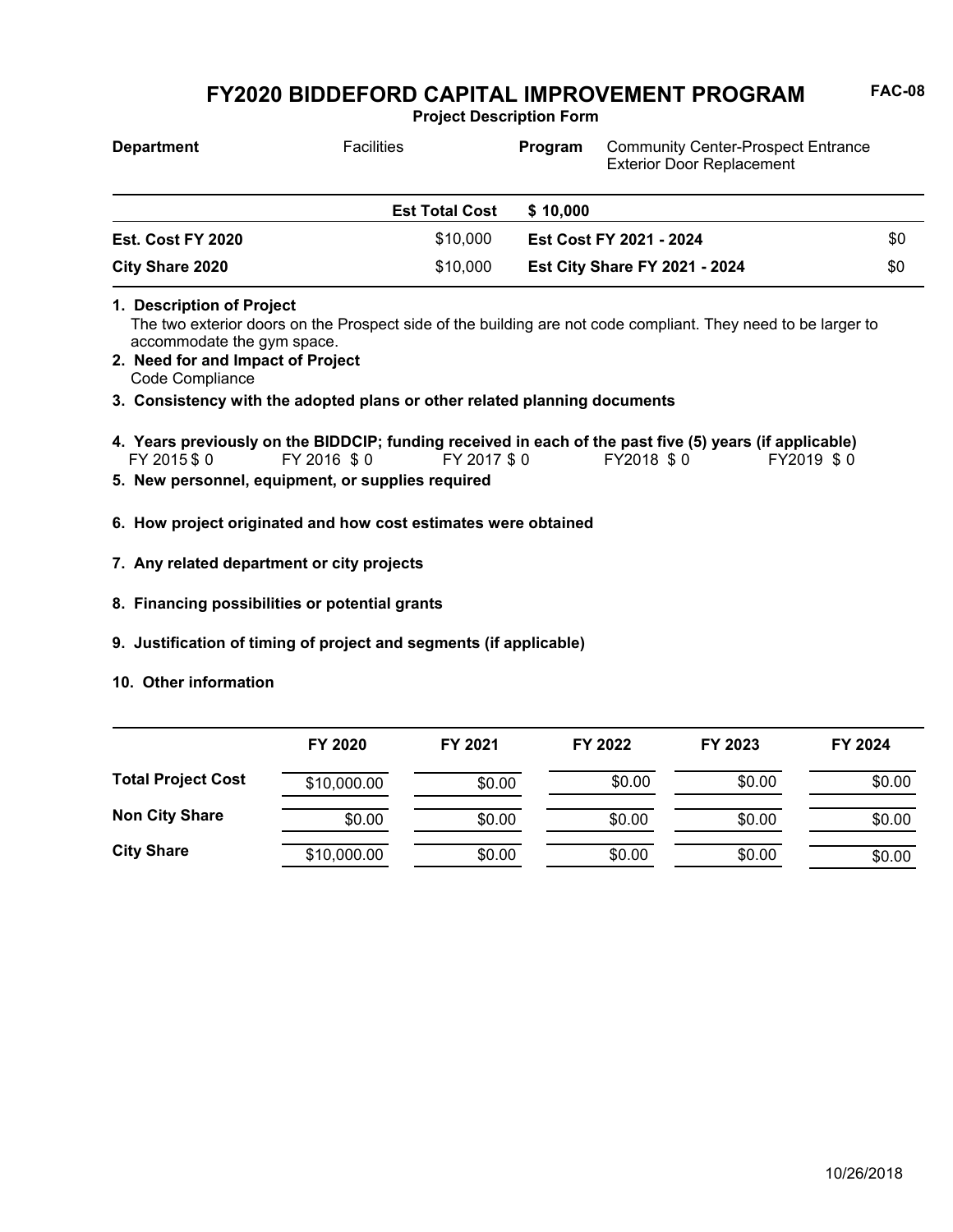**Project Description Form**

| <b>Department</b>                                          | <b>Facilities</b>                                                                                                                                                                                                                                                                 | Program                              | <b>Community Center-Window Replacement</b> |
|------------------------------------------------------------|-----------------------------------------------------------------------------------------------------------------------------------------------------------------------------------------------------------------------------------------------------------------------------------|--------------------------------------|--------------------------------------------|
|                                                            | <b>Est Total Cost</b>                                                                                                                                                                                                                                                             | \$250,000                            |                                            |
| Est. Cost FY 2020                                          | \$50,000                                                                                                                                                                                                                                                                          | Est Cost FY 2021 - 2024              | \$200,000                                  |
| City Share 2020                                            | \$50,000                                                                                                                                                                                                                                                                          | <b>Est City Share FY 2021 - 2024</b> | \$200,000                                  |
| 1. Description of Project<br><b>Replacement of Windows</b> |                                                                                                                                                                                                                                                                                   |                                      |                                            |
| 2. Need for and Impact of Project                          | Present windows were installed in the 1970's and are in poor condition, most of the Kalwall has started to<br>deteriorate and the glass sections are single pane glass and are not energy efficient.<br>3. Consistency with the adopted plans or other related planning documents |                                      |                                            |
| FY 2015 \$0                                                | 4. Years previously on the BIDDCIP; funding received in each of the past five (5) years (if applicable)<br>FY 2016 \$0<br>FY 2017 \$0                                                                                                                                             | FY2018 \$0                           | FY2019 \$0                                 |
|                                                            | 5. New personnel, equipment, or supplies required                                                                                                                                                                                                                                 |                                      |                                            |
|                                                            | 6. How project originated and how cost estimates were obtained                                                                                                                                                                                                                    |                                      |                                            |
| 7. Any related department or city projects                 |                                                                                                                                                                                                                                                                                   |                                      |                                            |

- **8. Financing possibilities or potential grants**
- **9. Justification of timing of project and segments (if applicable)**
- **10. Other information**

|                           | FY 2020     | FY 2021     | FY 2022     | FY 2023     | FY 2024     |
|---------------------------|-------------|-------------|-------------|-------------|-------------|
| <b>Total Project Cost</b> | \$50,000.00 | \$50,000.00 | \$50,000.00 | \$50,000.00 | \$50,000.00 |
| <b>Non City Share</b>     | \$0.00      | \$0.00      | \$0.00      | \$0.00      | \$0.00      |
| <b>City Share</b>         | \$50,000.00 | \$50,000.00 | \$50,000.00 | \$50,000.00 | \$50,000.00 |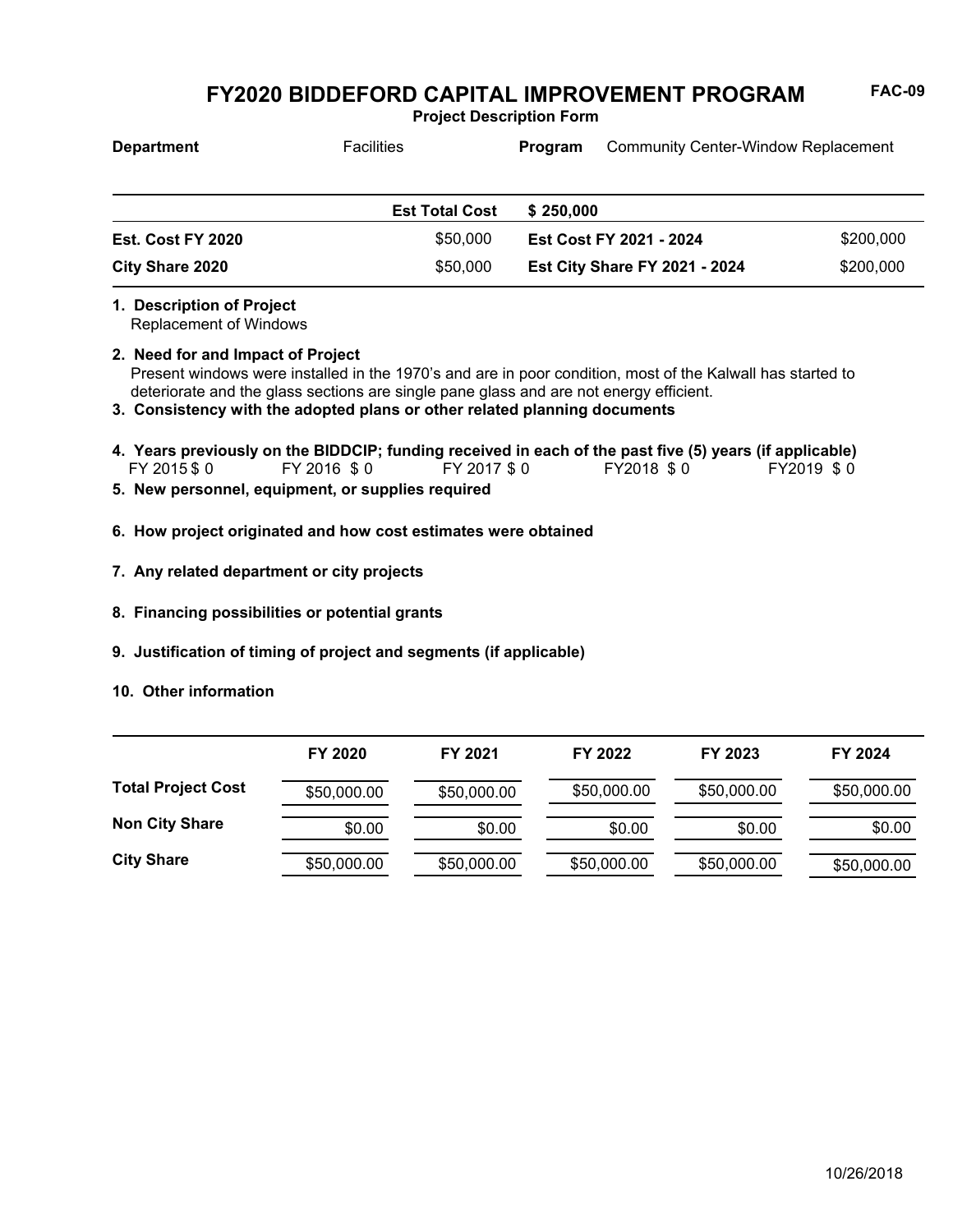**Project Description Form**

| <b>Department</b>      | <b>Facilities</b>     | Program  | Fire Department-Apparatus Floor Resurfacing |         |
|------------------------|-----------------------|----------|---------------------------------------------|---------|
|                        | <b>Est Total Cost</b> | \$ 8.500 |                                             |         |
| Est. Cost FY 2020      | \$0                   |          | Est Cost FY 2021 - 2024                     | \$8,500 |
| <b>City Share 2020</b> | \$0                   |          | <b>Est City Share FY 2021 - 2024</b>        | \$8,500 |

**1. Description of Project**

This floor was originally resurfaced in 2012 because of slipping and safety issues. It has started to become worn and will need to be resurfaced within the next five years to continue to offer safety protection.

- this floor will have worn spots and need replacement to avoid workman's comp claims. **2. Need for and Impact of Project**
- **3. Consistency with the adopted plans or other related planning documents**
- FY 2015 \$ 0 FY 2016 \$ 0 FY 2017 \$ 0 FY2018 \$ 0 FY2019 \$ 0 **4. Years previously on the BIDDCIP; funding received in each of the past five (5) years (if applicable)**
- **5. New personnel, equipment, or supplies required**
- **6. How project originated and how cost estimates were obtained**
- **7. Any related department or city projects**
- **8. Financing possibilities or potential grants**
- **9. Justification of timing of project and segments (if applicable)**
- **10. Other information**

|                           | FY 2020 | FY 2021    | FY 2022 | FY 2023 | FY 2024 |
|---------------------------|---------|------------|---------|---------|---------|
| <b>Total Project Cost</b> | \$0.00  | \$8,500.00 | \$0.00  | \$0.00  | \$0.00  |
| <b>Non City Share</b>     | \$0.00  | \$0.00     | \$0.00  | \$0.00  | \$0.00  |
| <b>City Share</b>         | \$0.00  | \$8,500.00 | \$0.00  | \$0.00  | \$0.00  |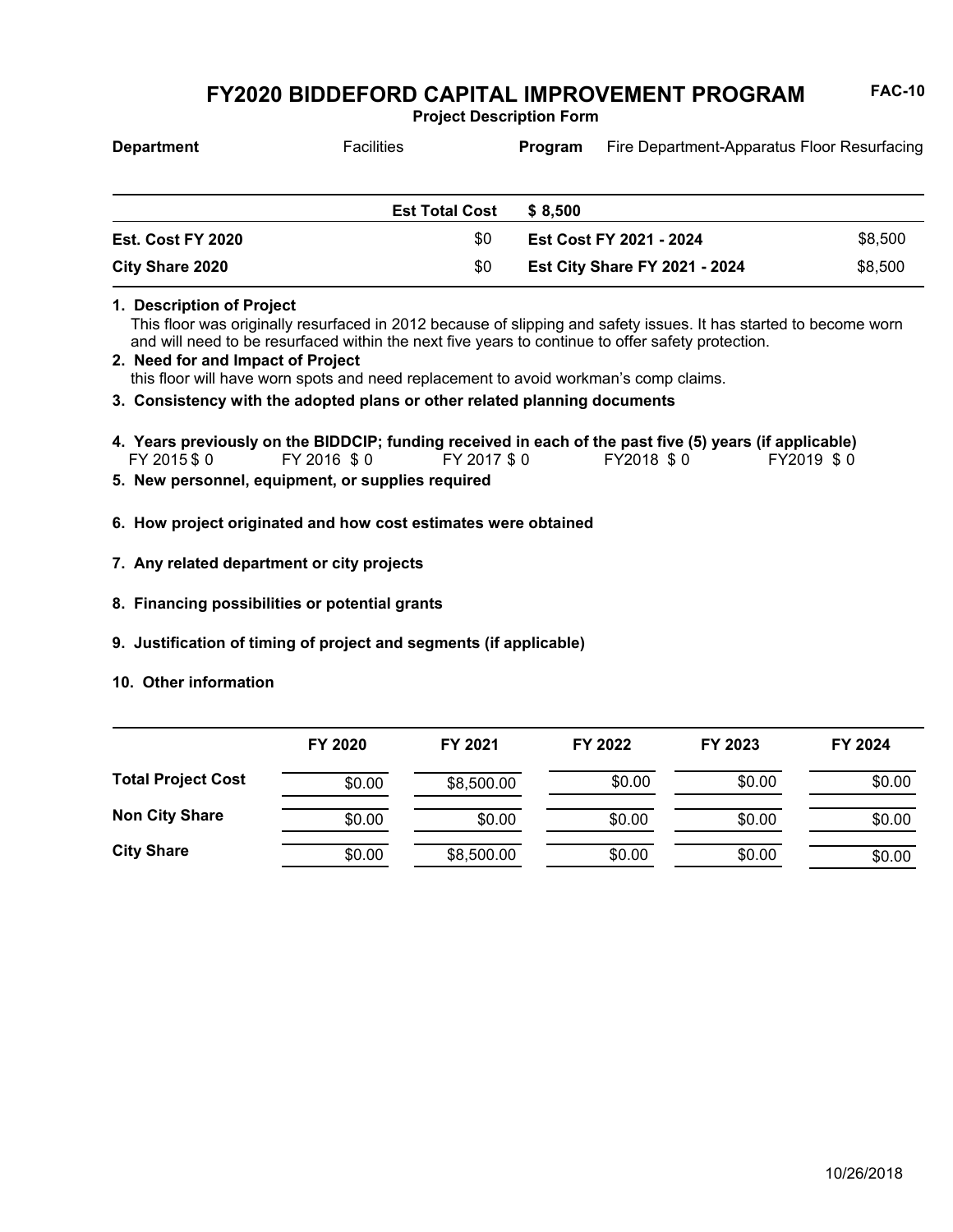**Project Description Form**

| <b>Department</b> | <b>Facilities</b>     | Fire Department-Building Repairs<br>Program |                                      |     |
|-------------------|-----------------------|---------------------------------------------|--------------------------------------|-----|
|                   | <b>Est Total Cost</b> | \$10,000                                    |                                      |     |
| Est. Cost FY 2020 | \$10,000              | Est Cost FY 2021 - 2024                     |                                      | \$0 |
| City Share 2020   | \$10,000              |                                             | <b>Est City Share FY 2021 - 2024</b> | \$0 |

**1. Description of Project**

Replacement of Second floor dining room windows. These windows form the center focal point of the building. They have been leaking for years and multiple repairs have been made over the past few years. When these windows leak water runs in to the first floor dispatch center.

- fix periodically leaking windows and stained ceiling. **2. Need for and Impact of Project**
- currant windows are over 25 years old **3. Consistency with the adopted plans or other related planning documents**
- FY 2015 \$0 FY 2016 \$0 FY 2017 \$0 FY2018 \$0 FY2019 \$0 **4. Years previously on the BIDDCIP; funding received in each of the past five (5) years (if applicable)**
- **5. New personnel, equipment, or supplies required**
- Estimate from Portland Glass **6. How project originated and how cost estimates were obtained**
- **7. Any related department or city projects**
- **8. Financing possibilities or potential grants**
- **9. Justification of timing of project and segments (if applicable)**
- **10. Other information**

|                           | FY 2020     | FY 2021 | FY 2022 | FY 2023 | FY 2024 |
|---------------------------|-------------|---------|---------|---------|---------|
| <b>Total Project Cost</b> | \$10,000.00 | \$0.00  | \$0.00  | \$0.00  | \$0.00  |
| <b>Non City Share</b>     | \$0.00      | \$0.00  | \$0.00  | \$0.00  | \$0.00  |
| <b>City Share</b>         | \$10,000.00 | \$0.00  | \$0.00  | \$0.00  | \$0.00  |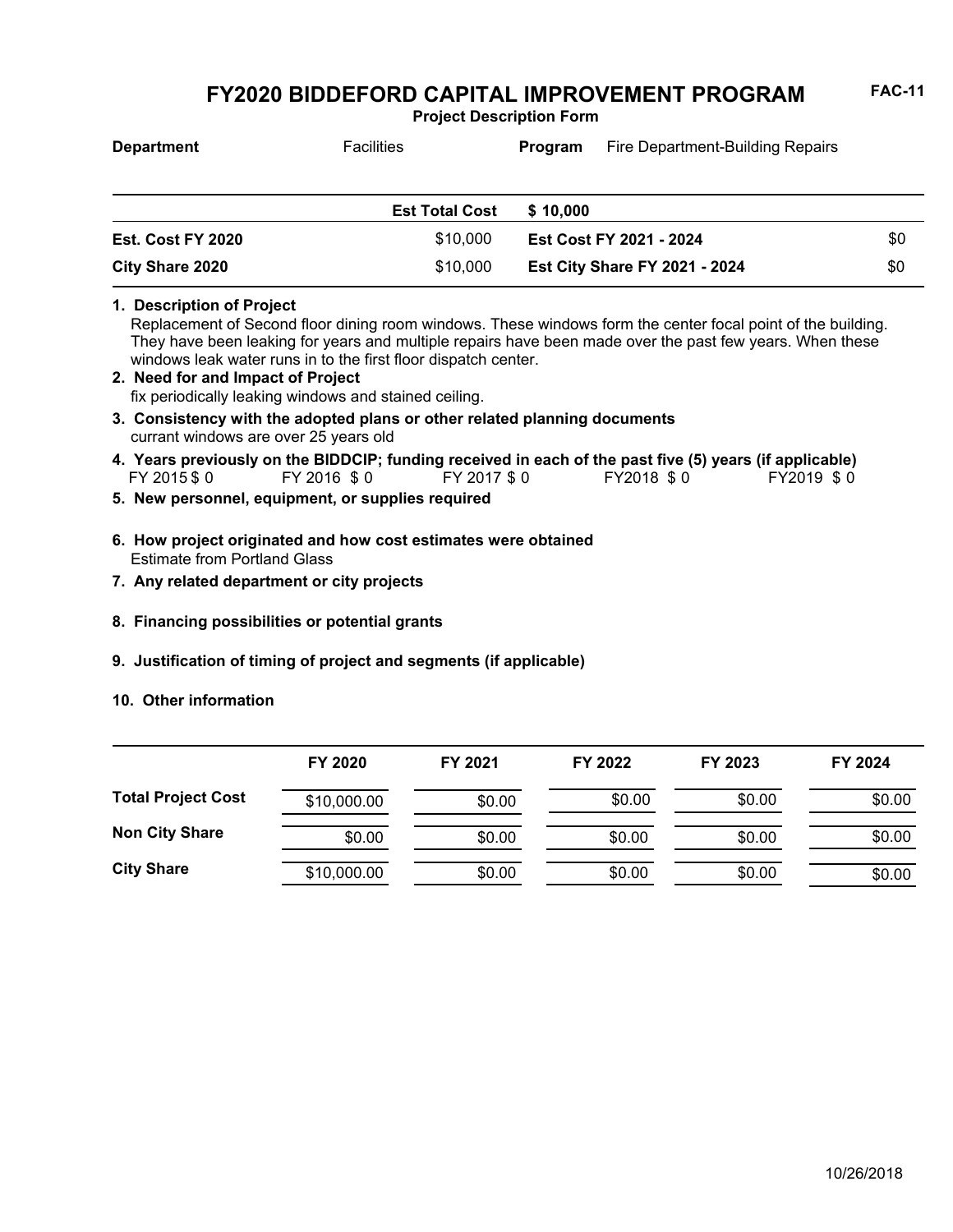**Project Description Form**

| <b>Department</b> | <b>Facilities</b>     | Program  | Fire Department-Building Roof Repairs |
|-------------------|-----------------------|----------|---------------------------------------|
|                   |                       |          |                                       |
|                   |                       |          |                                       |
|                   | <b>Est Total Cost</b> | \$20.000 |                                       |
| Est. Cost FY 2020 | \$0                   |          | \$20,000<br>Est Cost FY 2021 - 2024   |

#### **1. Description of Project**

Replacement of rubber roof. It has reached its lifespan and needs to be replaced. The section over the apparatus bay has been repaired twice since it was originally installed in 1990.

**Est City Share FY 2021 - 2024** \$20,000

- Rubber membrane has been repaired multiple times and often leaks. Additionally we need repairs to the copper roof over the dining area. This area needs to have a redesign that allows the water to run away from the windows not onto them. **2. Need for and Impact of Project 3. Consistency with the adopted plans or other related planning documents**
- At its life expectancy.
- FY 2015 \$ 0 FY 2016 \$ 0 FY 2017 \$ 0 FY2018 \$ 0 FY2019 \$ 0 **4. Years previously on the BIDDCIP; funding received in each of the past five (5) years (if applicable)**
- **5. New personnel, equipment, or supplies required**

**City Share 2020** \$0

- Richard Nadeau & Son, Inc. **6. How project originated and how cost estimates were obtained**
- **7. Any related department or city projects**
- **8. Financing possibilities or potential grants**
- **9. Justification of timing of project and segments (if applicable)**
- **10. Other information**

|                           | FY 2020 | FY 2021     | FY 2022 | FY 2023 | FY 2024 |
|---------------------------|---------|-------------|---------|---------|---------|
| <b>Total Project Cost</b> | \$0.00  | \$20,000.00 | \$0.00  | \$0.00  | \$0.00  |
| <b>Non City Share</b>     | \$0.00  | \$0.00      | \$0.00  | \$0.00  | \$0.00  |
| <b>City Share</b>         | \$0.00  | \$20,000.00 | \$0.00  | \$0.00  | \$0.00  |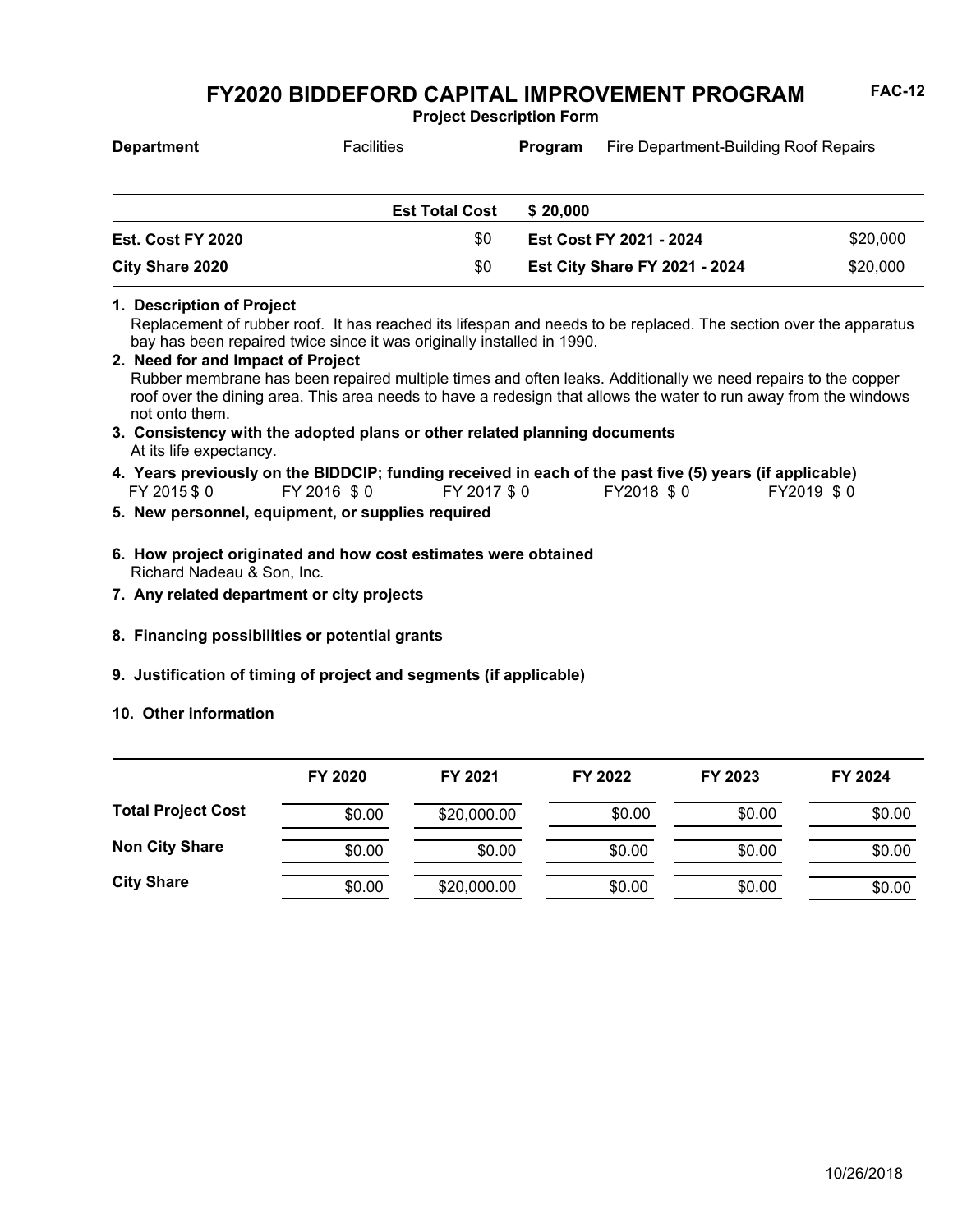**Project Description Form**

| <b>Department</b>        | <b>Facilities</b>     | Fire Department-Driveway/ Parking Lot<br>Program<br><b>Repairs and Replacement</b> |           |
|--------------------------|-----------------------|------------------------------------------------------------------------------------|-----------|
|                          | <b>Est Total Cost</b> | \$200.000                                                                          |           |
| <b>Est. Cost FY 2020</b> | \$0                   | Est Cost FY 2021 - 2024                                                            | \$200,000 |
| City Share 2020          | \$0                   | <b>Est City Share FY 2021 - 2024</b>                                               | \$200,000 |

### **1. Description of Project**

The drive way at Central Fire Station has not been repaired or sealed since it was installed since 1990. It currently has large cracks throughout and is sinking in front of the apparatus doors. Catch basin are also caving in. additionally we need to pave additional areas for parking and for storage of our emergency response trailers. We have a lack of parking space especially when training with the Saco fire Department. The fire department has a training structure that needs to have paving placed around it.

### **2. Need for and Impact of Project**

- **3. Consistency with the adopted plans or other related planning documents**
- FY 2015 \$ 0 FY 2016 \$ 0 FY 2017 \$ 0 FY2018 \$ 0 FY2019 \$ 0 **4. Years previously on the BIDDCIP; funding received in each of the past five (5) years (if applicable)**
- **5. New personnel, equipment, or supplies required**
- **6. How project originated and how cost estimates were obtained**
- **7. Any related department or city projects**
- **8. Financing possibilities or potential grants**
- **9. Justification of timing of project and segments (if applicable)**
- **10. Other information**

|                           | FY 2020 | FY 2021      | FY 2022 | FY 2023 | FY 2024 |
|---------------------------|---------|--------------|---------|---------|---------|
| <b>Total Project Cost</b> | \$0.00  | \$200,000.00 | \$0.00  | \$0.00  | \$0.00  |
| <b>Non City Share</b>     | \$0.00  | \$0.00       | \$0.00  | \$0.00  | \$0.00  |
| <b>City Share</b>         | \$0.00  | \$200,000.00 | \$0.00  | \$0.00  | \$0.00  |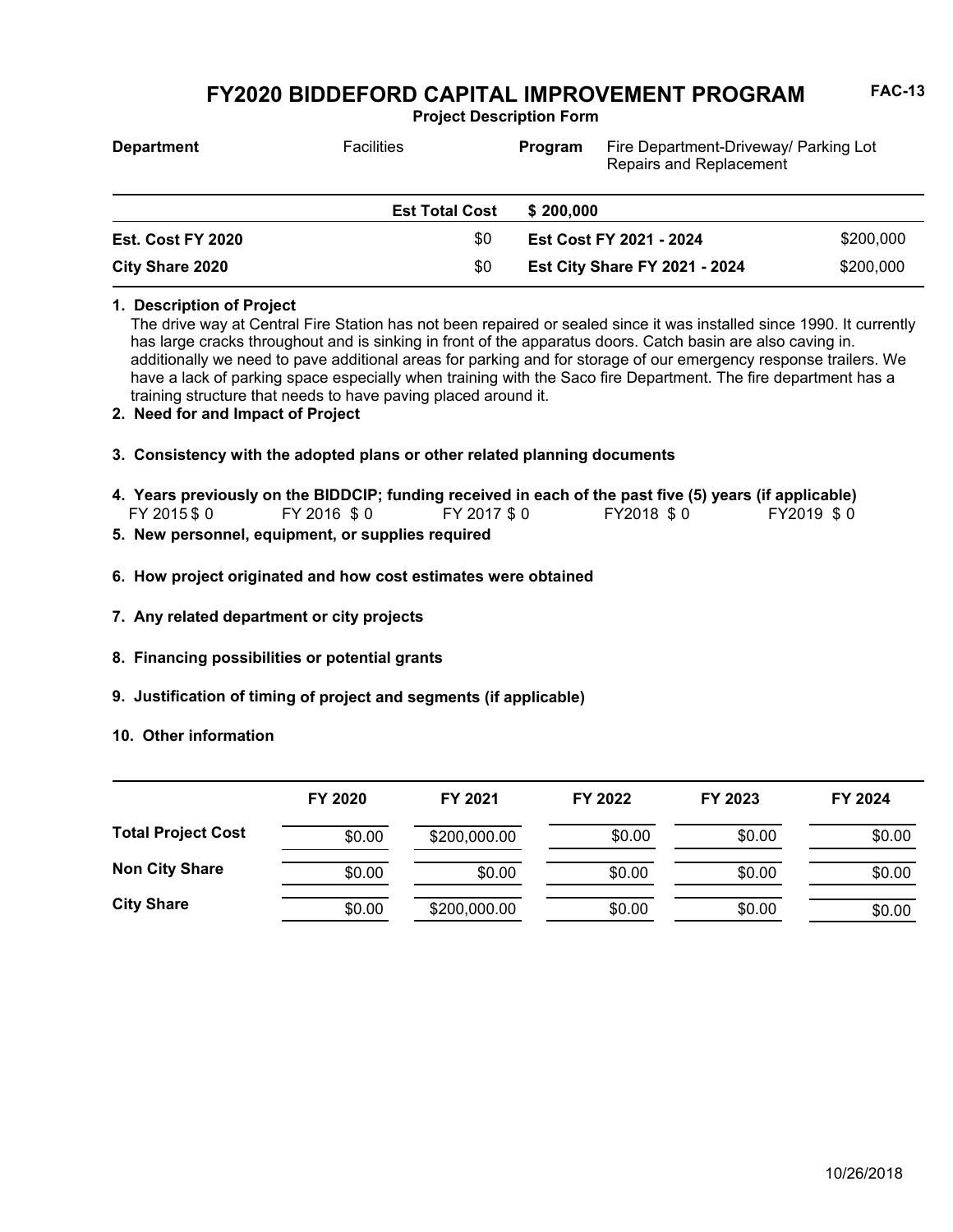**Project Description Form**

| <b>Department</b>        | <b>Facilities</b>     | Program  | Fire Department-Repointing station brick work |          |
|--------------------------|-----------------------|----------|-----------------------------------------------|----------|
|                          |                       |          |                                               |          |
|                          | <b>Est Total Cost</b> | \$10,000 |                                               |          |
| <b>Est. Cost FY 2020</b> | \$0                   |          | Est Cost FY 2021 - 2024                       | \$10,000 |

## **1. Description of Project**

The fire station is 31 years old and the brick work is in need of repair. Water has caused damage to the brick work and it is important that this issue gets addressed before it become a major concern.

**Est City Share FY 2021 - 2024** \$10,000

- **2. Need for and Impact of Project**
- **3. Consistency with the adopted plans or other related planning documents**
- FY 2015 \$ 0 FY 2016 \$ 0 FY 2017 \$ 0 FY2018 \$ 0 FY2019 \$ 0 **4. Years previously on the BIDDCIP; funding received in each of the past five (5) years (if applicable)**
- **5. New personnel, equipment, or supplies required**

**City Share 2020** \$0

- **6. How project originated and how cost estimates were obtained**
- **7. Any related department or city projects**
- **8. Financing possibilities or potential grants**
- **9. Justification of timing of project and segments (if applicable)**
- **10. Other information**

|                           | FY 2020 | FY 2021 | FY 2022     | FY 2023 | FY 2024 |
|---------------------------|---------|---------|-------------|---------|---------|
| <b>Total Project Cost</b> | \$0.00  | \$0.00  | \$10,000.00 | \$0.00  | \$0.00  |
| <b>Non City Share</b>     | \$0.00  | \$0.00  | \$0.00      | \$0.00  | \$0.00  |
| <b>City Share</b>         | \$0.00  | \$0.00  | \$10,000.00 | \$0.00  | \$0.00  |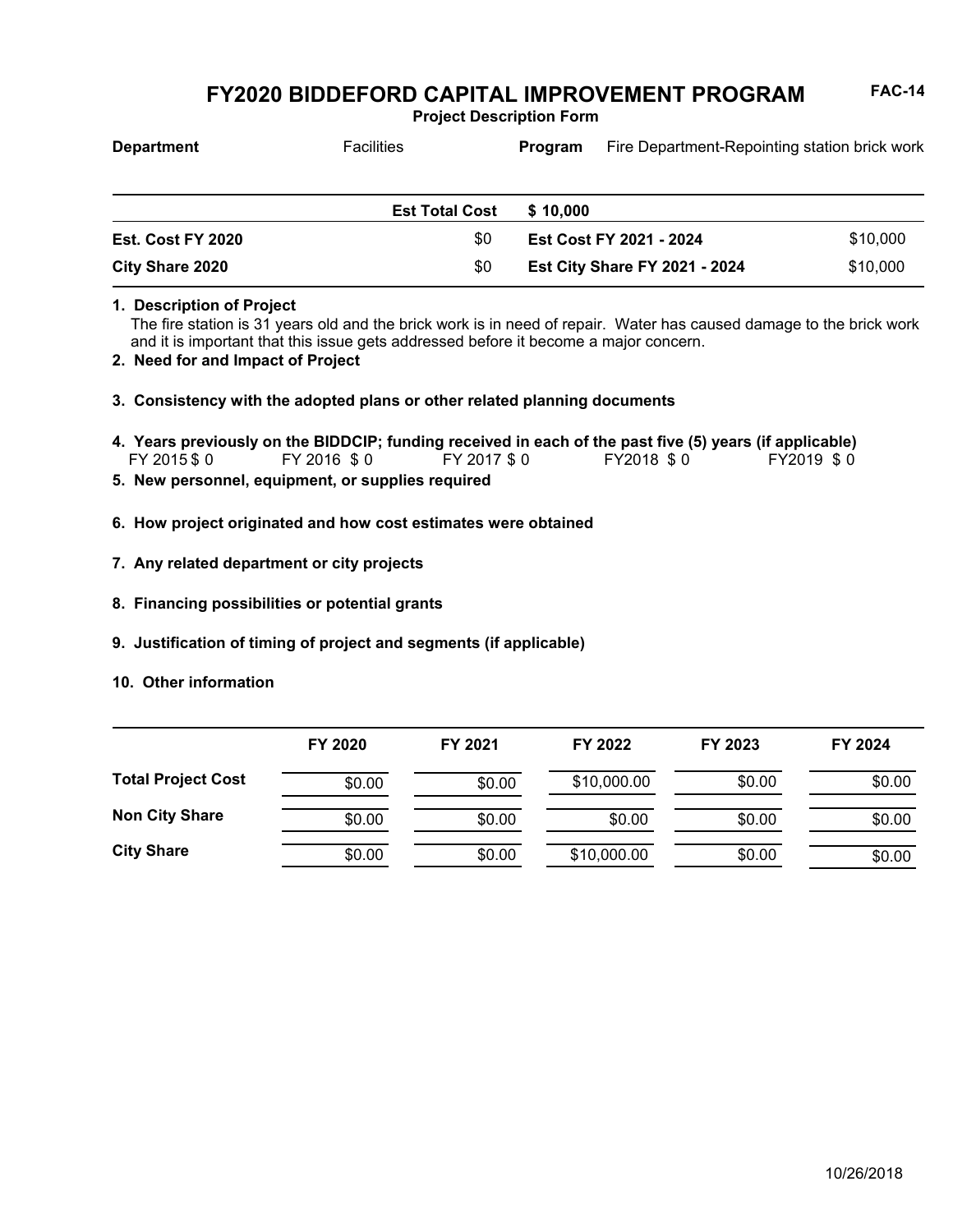**Project Description Form**

| <b>Department</b> | <b>Facilities</b>     | Program                        | May Field-Tennis Court Lights Conversion |     |
|-------------------|-----------------------|--------------------------------|------------------------------------------|-----|
|                   | <b>Est Total Cost</b> | \$16.950                       |                                          |     |
| Est. Cost FY 2020 | \$16.950              | <b>Est Cost FY 2021 - 2024</b> |                                          | \$0 |
| City Share 2020   | \$8,475               |                                | <b>Est City Share FY 2021 - 2024</b>     | \$0 |

### **1. Description of Project**

Replace 8 1000 watt Metal Halide fixtures to LED Lights with Motion Detection to shut off lights when not in use.

- Energy conservation **2. Need for and Impact of Project**
- **3. Consistency with the adopted plans or other related planning documents**
- FY 2015 \$ 0 FY 2016 \$ 0 FY 2017 \$ 0 FY2018 \$ 0 FY2019 \$ 0 **4. Years previously on the BIDDCIP; funding received in each of the past five (5) years (if applicable)**
- **5. New personnel, equipment, or supplies required**
- **6. How project originated and how cost estimates were obtained**
- **7. Any related department or city projects**
- **8. Financing possibilities or potential grants**
- **9. Justification of timing of project and segments (if applicable)**

## **10. Other information**

This project will actually cost less as there is a rebate from Efficiency Maine for approximately 50 % of the cost of this project. There will also be a reduction in cost in electricity.

|                           | FY 2020     | FY 2021 | FY 2022 | FY 2023 | FY 2024 |
|---------------------------|-------------|---------|---------|---------|---------|
| <b>Total Project Cost</b> | \$16,950.00 | \$0.00  | \$0.00  | \$0.00  | \$0.00  |
| <b>Non City Share</b>     | \$8,475.00  | \$0.00  | \$0.00  | \$0.00  | \$0.00  |
| <b>City Share</b>         | \$8,475.00  | \$0.00  | \$0.00  | \$0.00  | \$0.00  |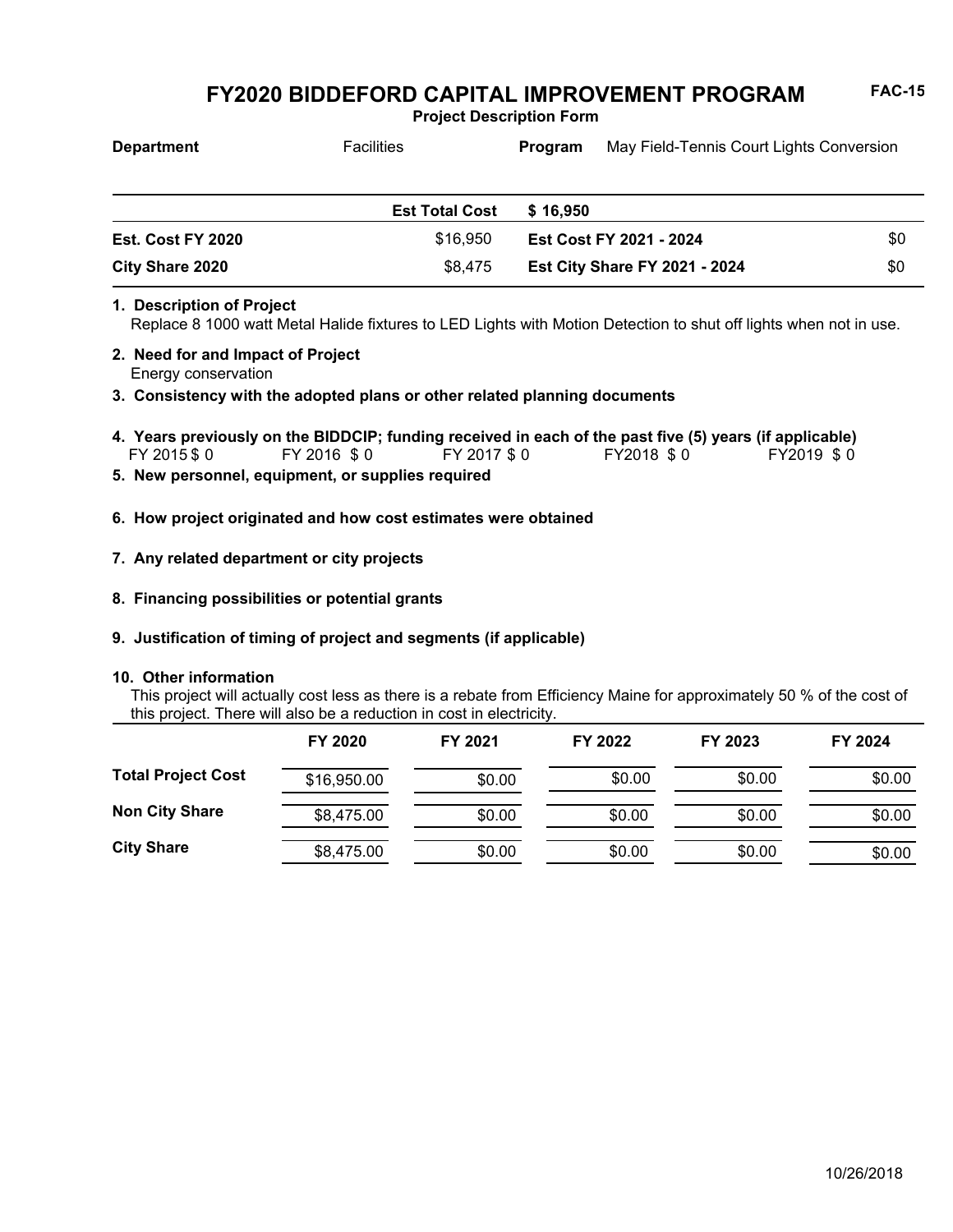**Project Description Form**

| <b>Department</b>        | <b>Facilities</b>     | <b>Public Works-Automated Gate, Security</b><br>Program<br>Fencing and Cameras |          |
|--------------------------|-----------------------|--------------------------------------------------------------------------------|----------|
|                          | <b>Est Total Cost</b> | \$45,000                                                                       |          |
| <b>Est. Cost FY 2020</b> | \$0                   | Est Cost FY 2021 - 2024                                                        | \$45,000 |
| City Share 2020          | \$0                   | <b>Est City Share FY 2021 - 2024</b>                                           | \$45,000 |

- Completion of installation of security Fencing, security cameras, and automated gate at school bus entrance. **1. Description of Project**
- Better Security at Public Works Facility **2. Need for and Impact of Project**
- **3. Consistency with the adopted plans or other related planning documents**
- FY 2015 \$ 0 FY 2016 \$ 0 FY 2017 \$ 0 FY2018 \$ 0 FY2019 \$ 0 **4. Years previously on the BIDDCIP; funding received in each of the past five (5) years (if applicable)**
- **5. New personnel, equipment, or supplies required**
- **6. How project originated and how cost estimates were obtained**
- **7. Any related department or city projects**
- **8. Financing possibilities or potential grants**
- **9. Justification of timing of project and segments (if applicable)**
- **10. Other information**

|                           | FY 2020 | FY 2021     | FY 2022 | FY 2023 | FY 2024 |
|---------------------------|---------|-------------|---------|---------|---------|
| <b>Total Project Cost</b> | \$0.00  | \$45,000.00 | \$0.00  | \$0.00  | \$0.00  |
| <b>Non City Share</b>     | \$0.00  | \$0.00      | \$0.00  | \$0.00  | \$0.00  |
| <b>City Share</b>         | \$0.00  | \$45,000.00 | \$0.00  | \$0.00  | \$0.00  |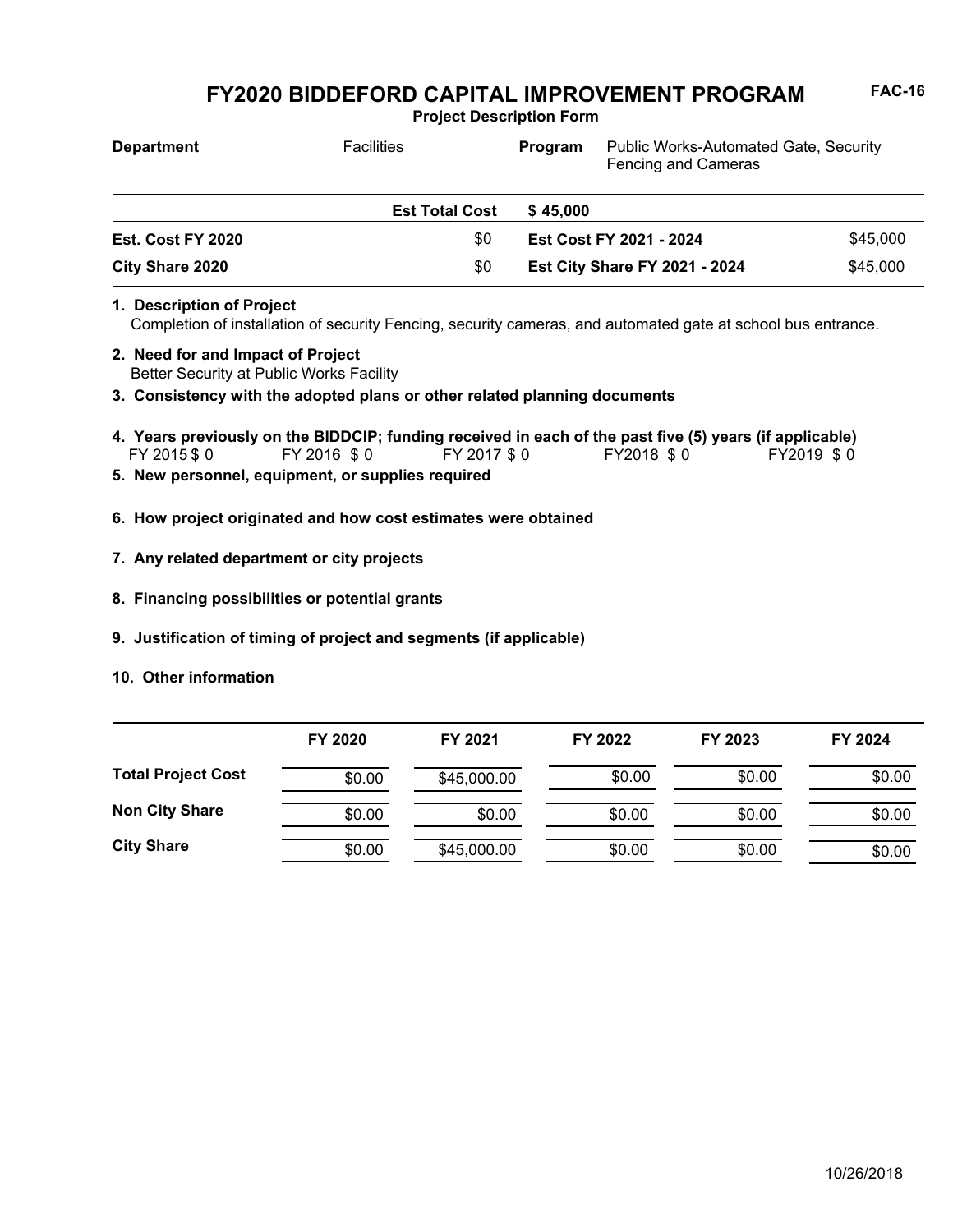**Project Description Form**

| <b>Department</b> | <b>Facilities</b>     | Public Works-City Radio Box<br>Program |                         |     |
|-------------------|-----------------------|----------------------------------------|-------------------------|-----|
|                   |                       |                                        |                         |     |
|                   | <b>Est Total Cost</b> | \$4.000                                |                         |     |
| Est. Cost FY 2020 | \$4,000               |                                        | Est Cost FY 2021 - 2024 | \$0 |

### **1. Description of Project**

The City has requested that the use of the City's Radio box for the reporting of fire alarms be eliminated due to the poor condition of the Radio box system. A dialer to the outside would have to be installed and monitored by an outside service.

**Est City Share FY 2021 - 2024** \$0

**2. Need for and Impact of Project**

### **3. Consistency with the adopted plans or other related planning documents**

- FY 2015 \$0 FY 2016 \$0 FY 2017 \$0 FY2018 \$0 FY2019 \$0 **4. Years previously on the BIDDCIP; funding received in each of the past five (5) years (if applicable)**<br>FY 2015 \$ 0 FY 2016 \$ 0 FY 2017 \$ 0 FY 2018 \$ 0 FY 2019 \$ 0
- **5. New personnel, equipment, or supplies required**

**City Share 2020** \$4,000

- **6. How project originated and how cost estimates were obtained**
- **7. Any related department or city projects**
- **8. Financing possibilities or potential grants**
- **9. Justification of timing of project and segments (if applicable)**

#### **10. Other information**

The City has two Radio boxes one at the Fire Department and one at the Police Dispatch. Both are old and replacement costs is about \$30,000 each. Presently only some ccity builds and school buildings are on this system.

|                           | FY 2020    | FY 2021 | FY 2022 | FY 2023 | FY 2024 |
|---------------------------|------------|---------|---------|---------|---------|
| <b>Total Project Cost</b> | \$4,000.00 | \$0.00  | \$0.00  | \$0.00  | \$0.00  |
| <b>Non City Share</b>     | \$0.00     | \$0.00  | \$0.00  | \$0.00  | \$0.00  |
| <b>City Share</b>         | \$4,000.00 | \$0.00  | \$0.00  | \$0.00  | \$0.00  |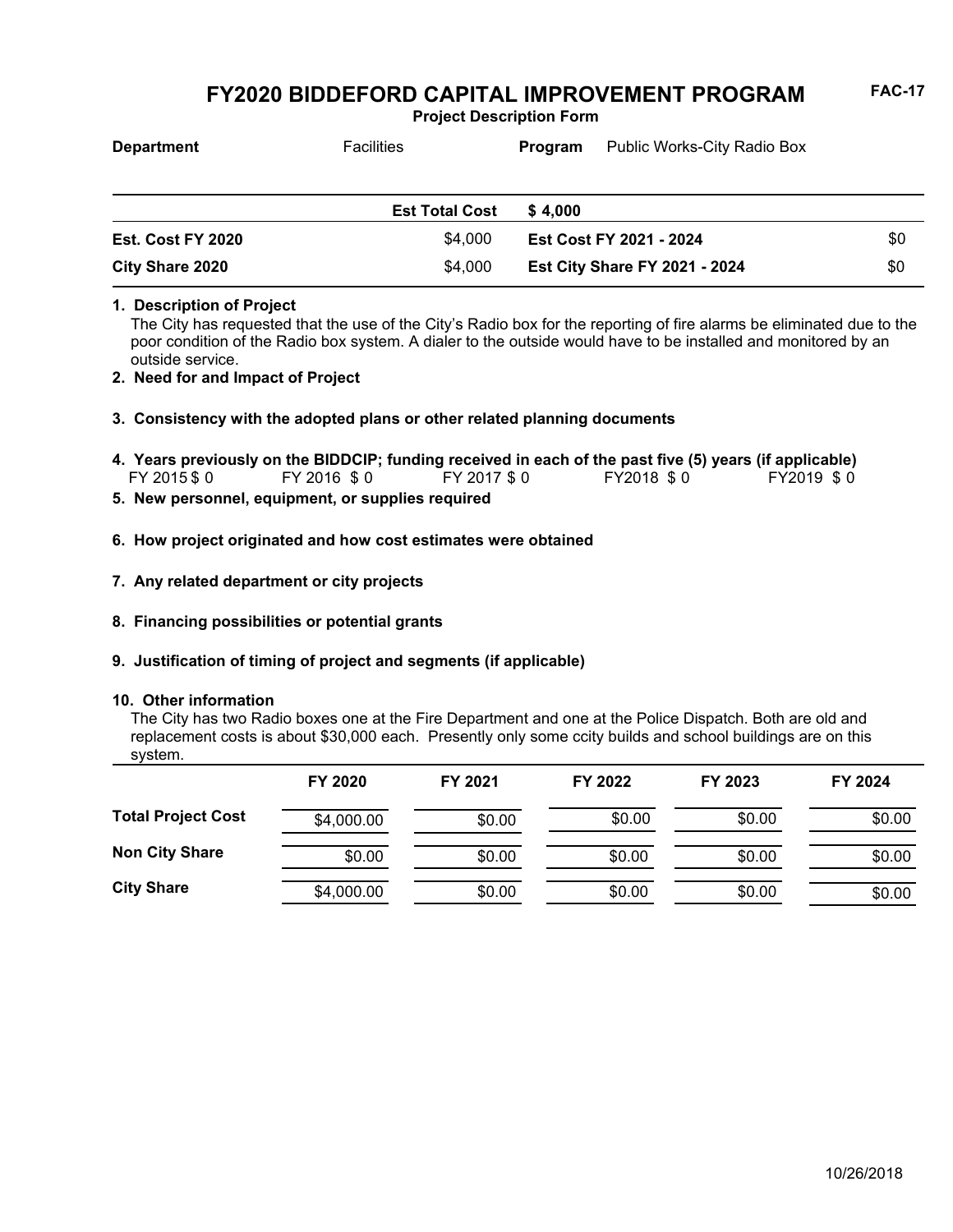**Project Description Form**

| <b>Department</b>      | <b>Facilities</b>     | Program                 | Public Works-Cold Storage for Recycling<br>Replacement |     |
|------------------------|-----------------------|-------------------------|--------------------------------------------------------|-----|
|                        | <b>Est Total Cost</b> | \$100,000               |                                                        |     |
| Est. Cost FY 2020      | \$100.000             | Est Cost FY 2021 - 2024 |                                                        | \$0 |
| <b>City Share 2020</b> | \$100,000             |                         | <b>Est City Share FY 2021 - 2024</b>                   | \$0 |

**1. Description of Project**

Present Building is in poor shape and in need of replacement. Baled paper and card board is being exposed to the weather and getting wet.

- **2. Need for and Impact of Project**
- **3. Consistency with the adopted plans or other related planning documents**
- FY 2015 \$ 0 FY 2016 \$ 0 FY 2017 \$ 0 FY2018 \$ 0 FY2019 \$ 0 **4. Years previously on the BIDDCIP; funding received in each of the past five (5) years (if applicable)**
- **5. New personnel, equipment, or supplies required**
- **6. How project originated and how cost estimates were obtained**
- **7. Any related department or city projects**
- **8. Financing possibilities or potential grants**
- **9. Justification of timing of project and segments (if applicable)**
- **10. Other information**

|                           | FY 2020      | FY 2021 | FY 2022 | FY 2023 | FY 2024 |
|---------------------------|--------------|---------|---------|---------|---------|
| <b>Total Project Cost</b> | \$100,000.00 | \$0.00  | \$0.00  | \$0.00  | \$0.00  |
| <b>Non City Share</b>     | \$0.00       | \$0.00  | \$0.00  | \$0.00  | \$0.00  |
| <b>City Share</b>         | \$100,000.00 | \$0.00  | \$0.00  | \$0.00  | \$0.00  |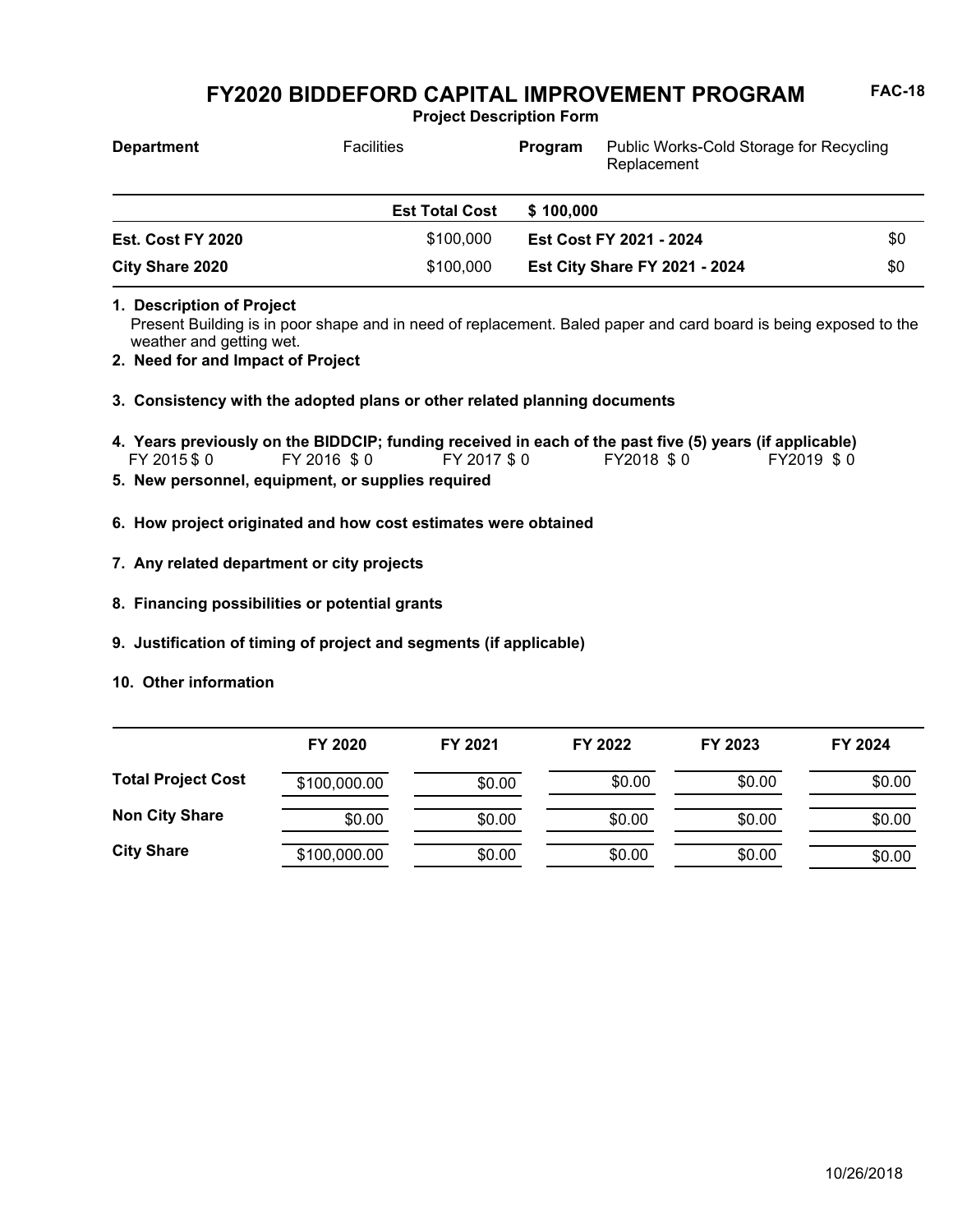**Project Description Form**

| <b>Department</b> | <b>Facilities</b>     | Program  | <b>Public Works-Heating System Replacement</b> |          |
|-------------------|-----------------------|----------|------------------------------------------------|----------|
|                   |                       |          |                                                |          |
|                   | <b>Est Total Cost</b> | \$45,000 |                                                |          |
| Est. Cost FY 2020 | \$0                   |          | Est Cost FY 2021 - 2024                        | \$45,000 |

**1. Description of Project**

The phase three replacement or upgrade of the heating and air conditioning is for the administrative section of the Public works Garage. The present system is original to the building and by 2021 would have out lived its useful life. A new system would be more energy efficient.

**Est City Share FY 2021 - 2024** \$45,000

- **2. Need for and Impact of Project**
- **3. Consistency with the adopted plans or other related planning documents**

FY 2015 \$0 FY 2016 \$0 FY 2017 \$0 FY2018 \$0 FY2019 \$0 **4. Years previously on the BIDDCIP; funding received in each of the past five (5) years (if applicable)**

**5. New personnel, equipment, or supplies required**

**City Share 2020** \$0

- **6. How project originated and how cost estimates were obtained**
- **7. Any related department or city projects**
- **8. Financing possibilities or potential grants**
- **9. Justification of timing of project and segments (if applicable)**
- **10. Other information**

|                           | FY 2020 | FY 2021     | FY 2022 | FY 2023 | FY 2024 |
|---------------------------|---------|-------------|---------|---------|---------|
| <b>Total Project Cost</b> | \$0.00  | \$45,000.00 | \$0.00  | \$0.00  | \$0.00  |
| <b>Non City Share</b>     | \$0.00  | \$0.00      | \$0.00  | \$0.00  | \$0.00  |
| <b>City Share</b>         | \$0.00  | \$45,000.00 | \$0.00  | \$0.00  | \$0.00  |